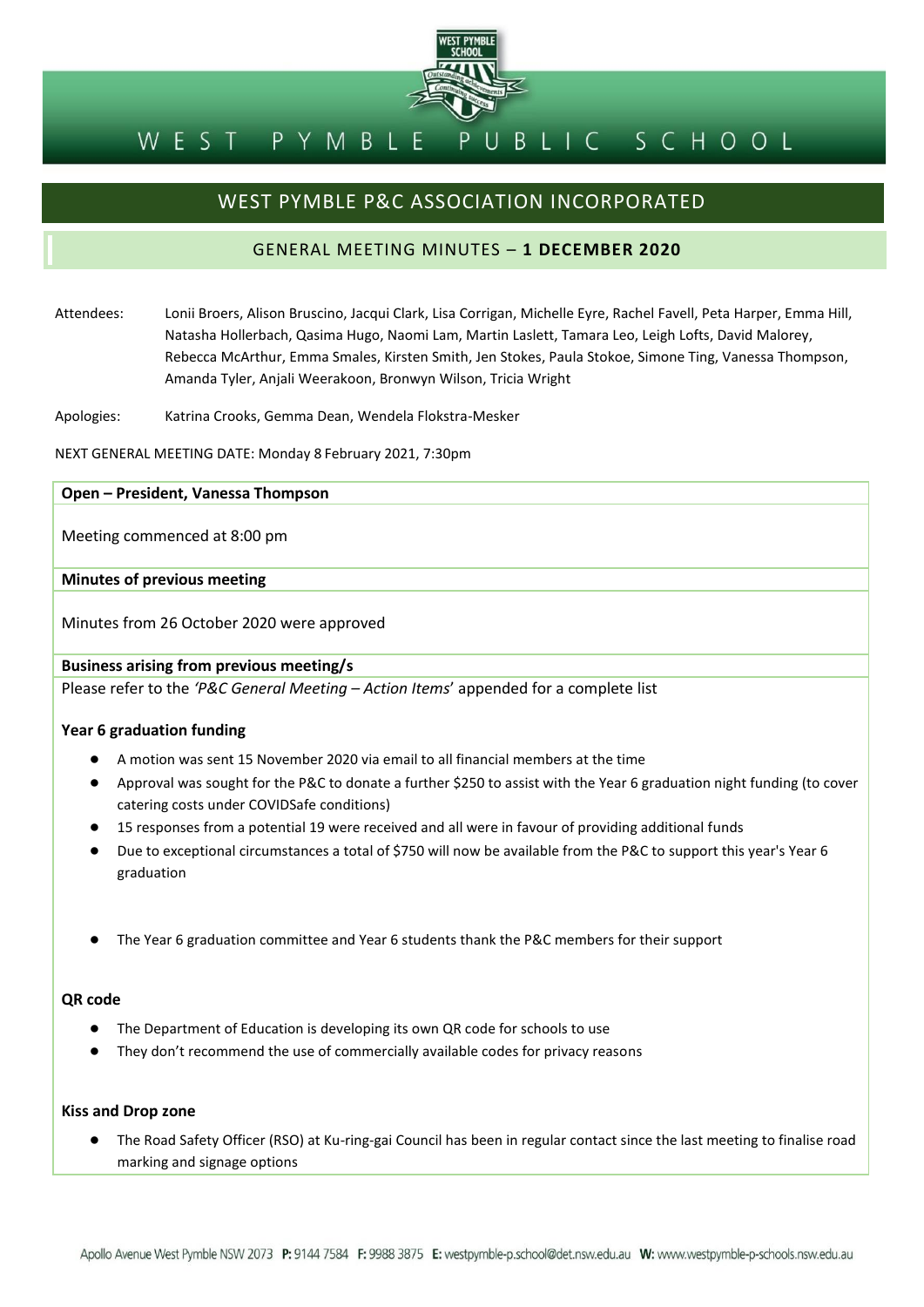- Final plans were approved by the school and neighbours consulted
- New line markings were painted, and signage installed Thursday 26 November 2020
- A simple banner on the school fence as an "in the moment" reminder is recommended for the start of the 2021 school year:

**WAIT** for the car ahead to move on before entering the turning circle **WATCH** for pedestrians when turning **MOVE** forward to the furthest available pick-up point **PARK** legally and don't block driveways

● The banner would need to be paid by P&C and remain as a permanent fixture on the fence

e.g. Officeworks – outdoor banner (3 year lifespan), size 2m x 1m, single sided, gloss finish, \$119

- Information regarding the changes should be communicated to the school community via the newsletter/SZapp
- The council signs should be rotated regularly

#### **Tea & Tissues 2021**

- NSW COVID-19 restrictions have eased, and outdoor functions of up to 50 people are possible
- Thanks to Lisa Corrigan for offering to host the event

#### **Health and Safety course**

- A suitable face-to-face course is still being sought for canteen employee, Nada
- This item will be followed up in 2021

#### **P&C shipping container**

- A location is still being finalised for the new storage shed approved for purchase in the previous meeting
- This item will be followed up in 2021

#### **Girls uniform update**

- Summer skorts are now available for purchase in the Uniform Store, \$20
- Summer shirts will be available in Term 1, \$24
- Winter trouser colour and style has been decided however the style is being refined to improve the waist adjustment
- Trousers should be available for purchase in Term 2
- Concerns regarding skorts not complying with the updated uniform policy have been followed up
- The school has been in contact with the Department of Education and specifically the author of the policy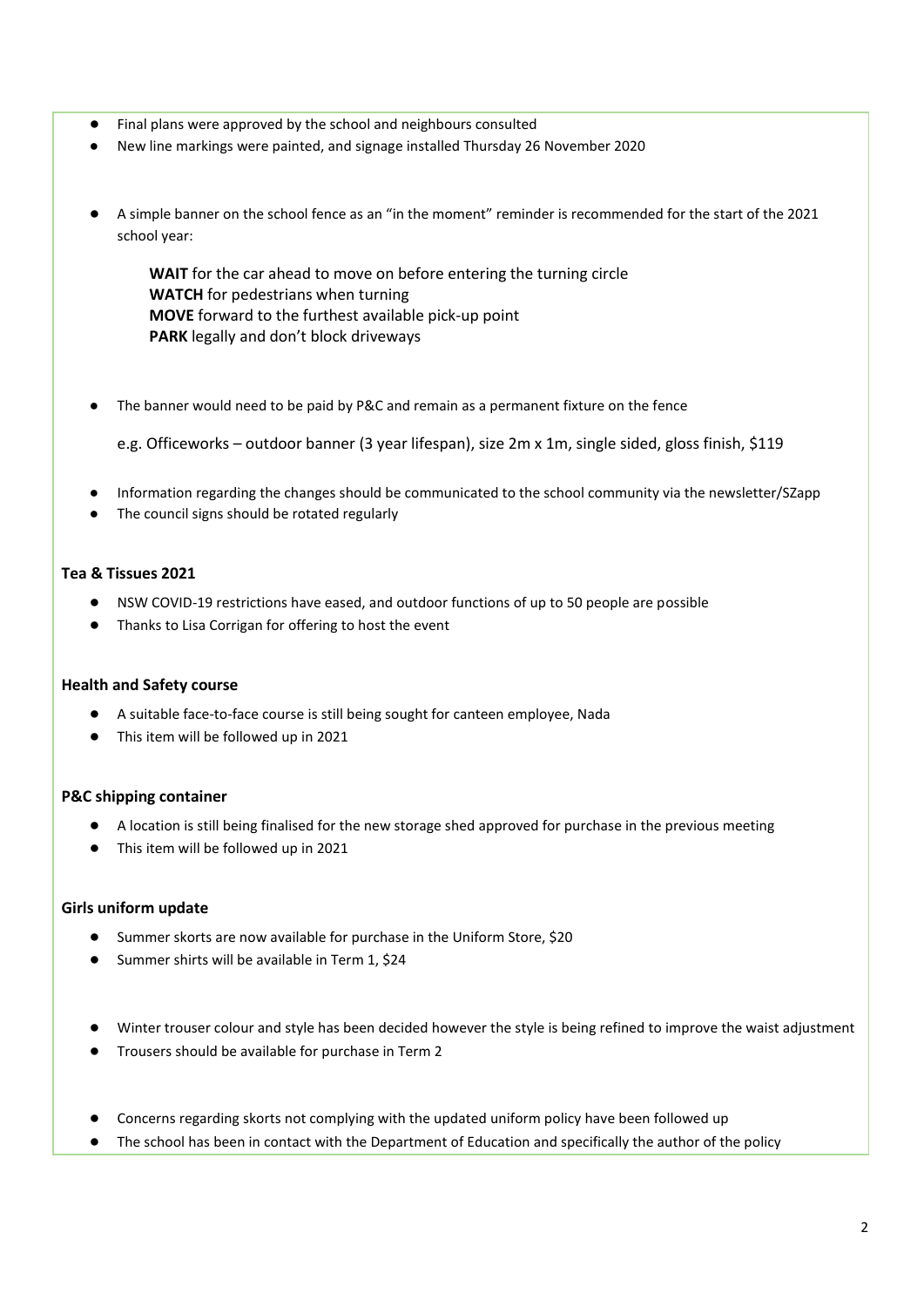● The leader of the Directorate was fully supportive of the consultation process, the outcome and has fully endorsed the introduction of skorts

Response from Rik Hoole, 13 November 2020 R/Leader, Child Protection, Health and Mental Wellbeing Inclusion and Wellbeing Learning Improvement Directorate NSW Department of Education

*"As discussed the policy does not specifically mention "Skorts" but does allow the school to set local school requirements. This should be done in consultation with students, teachers and other staff, parents or carers, and the school community (including the parents and citizens' association). This consultation can crucial to ensuring uniforms reflect a consensus of the school population. The Policy also reflects that options should be available for all students which should include items that are affordable, comfortable, made from easy-care fabrics, appropriate for activity and suitable for all body shapes.*

*Principal have the responsibility to lead the development and review of local school uniform requirements and it*  would be important that any feedback provided by the community is considered as part of the next future review of *uniforms and part of any consultations. Parents and Carers can raise concerns for consideration by the Principal at any stage."*

| <b>Action Items</b> | <b>Responsible Person</b> | . |
|---------------------|---------------------------|---|
|                     |                           |   |

#### **Principal's report – Bronwyn Wilson**

#### **Year in review**

- 2020 has been a very unusual year and should be looked at as a year of opportunity not loses
- Teachers have had to rethink the way they teach, and changes midstream have been exhausting
- WPPS staff have learned a lot this year; in 3 days they achieved 10 years of change
- They should be applauded on rallying together and implementing change so quickly
- Students enjoyed coming back to school after home schooling
- Improvements in independence, resilience and social skills were evident
- Teacher strategies for home schooling are now used in class
- With more technology being utilised in class they can "clone" themselves to run multiple activities at once
- This has been a year of new beginnings and everyone is ready for a new century of learning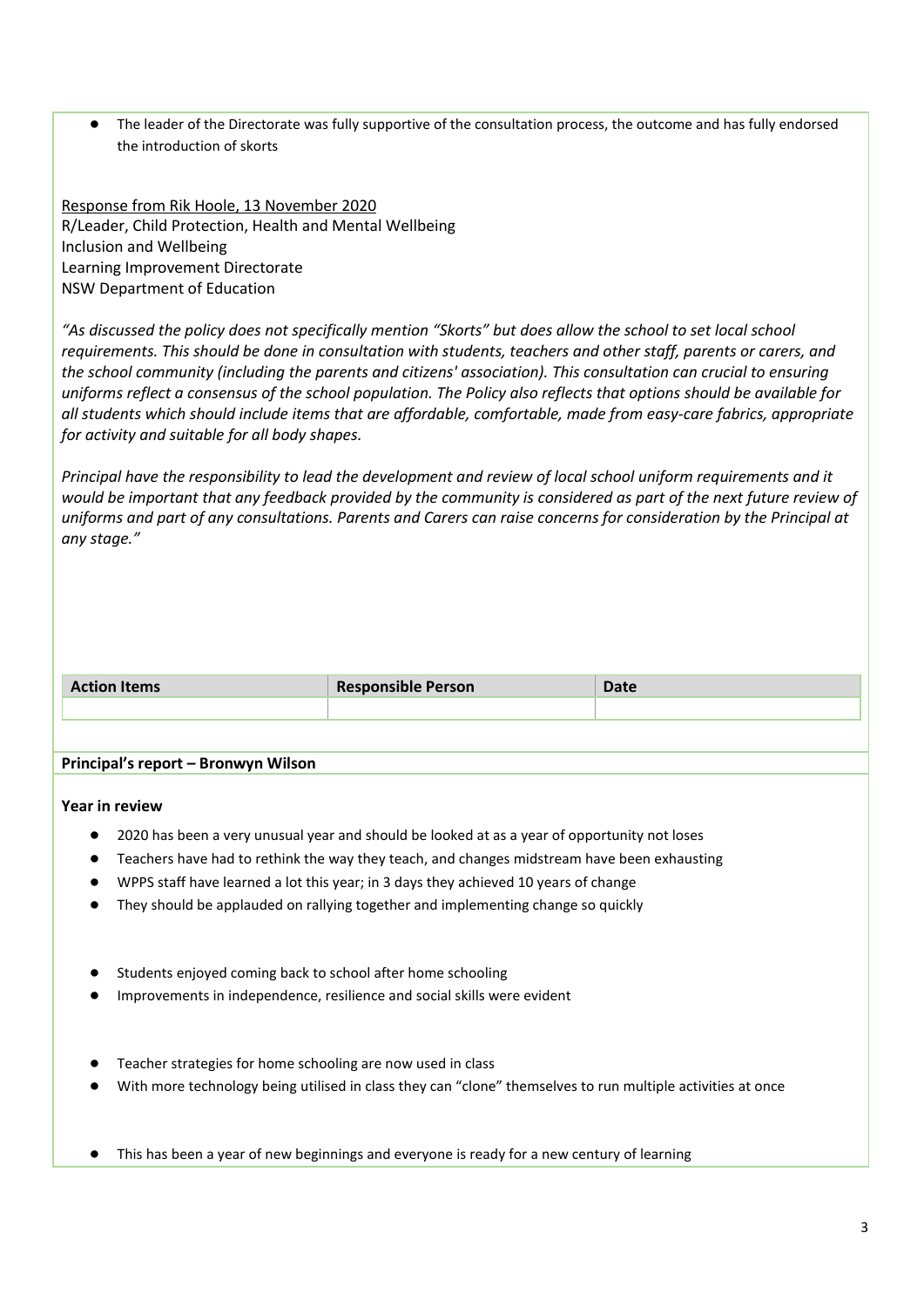● There has been a concentration on the 5 C's – communication, collaboration, curiosity, creativity, critical thinking and problem solving, which is what all students need to prepare themselves for their future

#### **Teacher training**

- Three early career teachers have graduated from the new teacher network this year
- All staff were trained in quality gifted education this year; this is a unique occurrence and thanks goes to the school community for agreeing to 2 days of learning in Term 3

#### **Creative outdoor learning space**

- The project which started back in 2013 is coming along nicely
- The help of the P&C with funding, particularly Natasha Hollerbach with grants in 2019/2020 has allowed the completion of more stages
- The surrounds of the Kindergarten play equipment is the next stage to be completed

#### **School improvement plan**

- The process of developing the next 4-year plan has commenced
- The process has changed this year situational analysis, key strategic directions, consultation with the community
- Thanks to Dominic Benedet for leading this process

#### **End of year events**

- Week 9
	- o Monday Presentation Day letters are being sent to parents via email for award recipients with an rsvp request; this event will be live streamed with no parent attendance
	- o Wednesday Mystery Day Out
	- o Friday Recognition Ceremony gold medallions will be awarded
- Week 10
	- o Monday Year 6 graduation
	- o Tuesday Class Parties
	- o Wednesday Final assembly thanks to Kirsten Smith for her proposal regarding the farewell tunnel

#### **Enrolments for 2021**

- Numbers are down due to the new enrolment policy and there will be one less class next year
- There will be some staff changes and details will be provided during the Presentation Day ceremony

#### **P&C Executive team**

- Thank you to the outgoing team and their amazing support, particularly with grants and fundraising
- The staff and students are so appreciative of the immense opportunity that these funds have provided and the achievement of improved student outcomes
- Congratulations to the incoming team and hopefully 2021 will be a more settled year with many events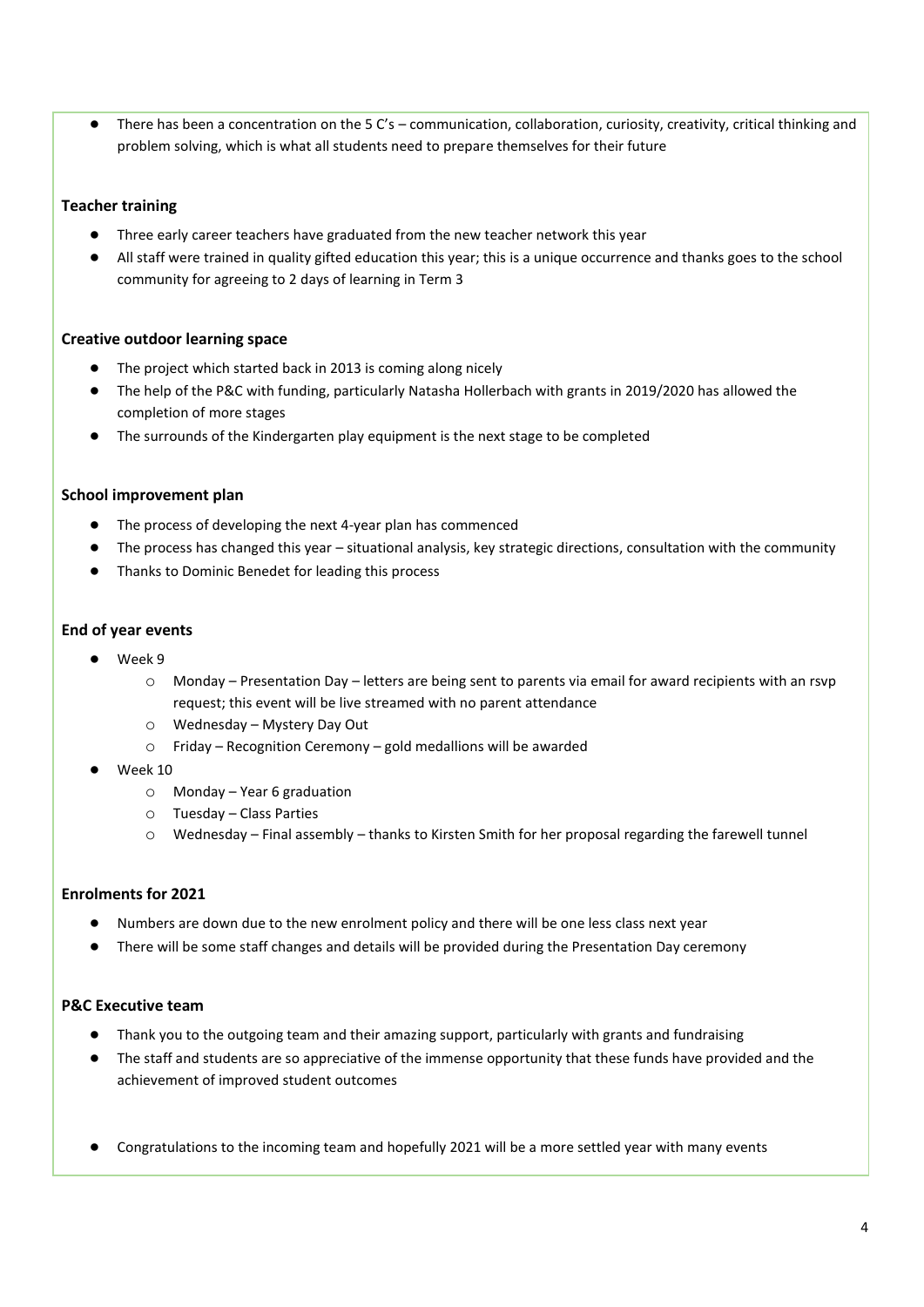| <b>Action Items</b>                         | <b>Responsible Person</b> | <b>Date</b> |
|---------------------------------------------|---------------------------|-------------|
|                                             |                           |             |
|                                             |                           |             |
| Treasurer's report - Jen Stokes             |                           |             |
| <b>West Pymble P&amp;C Association Inc.</b> |                           |             |

# **Treasurer's Report**

as of 30 November 2020

### **Bank Accounts - Balances and Movements on Accounts**

The current cash balance is \$189,463.83, a decrease from the previous P&C Meeting. The balance is made up of the following:

| <b>Accounts:</b>                   | 17 August    | 26 October   | <b>30 November</b> |
|------------------------------------|--------------|--------------|--------------------|
|                                    |              |              |                    |
| <b>P&amp;C Transaction Account</b> | \$63,816.71  | \$43,786.49  | \$43,854.58        |
| <b>P&amp;C Investment Account</b>  | \$44,842.30  | \$44,846.04  | \$44,849.78        |
| P&C Building Fund                  | \$24,983.88  | \$51,467.96  | \$24,989.49        |
| Account                            | \$1,978.00   | \$2,593.00   | \$4,175.00         |
| P&C funds held by WPPS             | \$5,107.53   | \$12,624.81  | \$15,508.47        |
| Canteen Account                    | \$50.00      | \$50.00      | \$50.00            |
| Canteen cash draw                  | \$27,819.37  | \$23,573.80  | \$28,426.79        |
| <b>Band Transaction Account</b>    | \$27,605.12  | \$27,607.42  | \$27,609.72        |
| <b>Band Investment Account</b>     |              |              |                    |
|                                    | \$196.202.91 | \$206,549.52 | \$189,463.83       |
| Total                              |              |              |                    |

● Refer to AGM minutes (1 December 2020) for full report details

| <b>Action Items</b> | <b>Responsible Person</b> | <b>Date</b> |
|---------------------|---------------------------|-------------|
|                     |                           |             |

#### **Band report – Tamara Leo for Katrina Crooks**

#### **Rehearsals and performances**

- In Term 4 all three bands have been able to rehearse consistently, albeit in a socially distanced way
- Unfortunately, there have been no opportunities for live performances, however Key Music has made some recordings and distributed them to parents
- The band program finishes this week (Week 8)

#### **Year 2 band try outs**

● Key Music visited Year 2 students in class to show them the instruments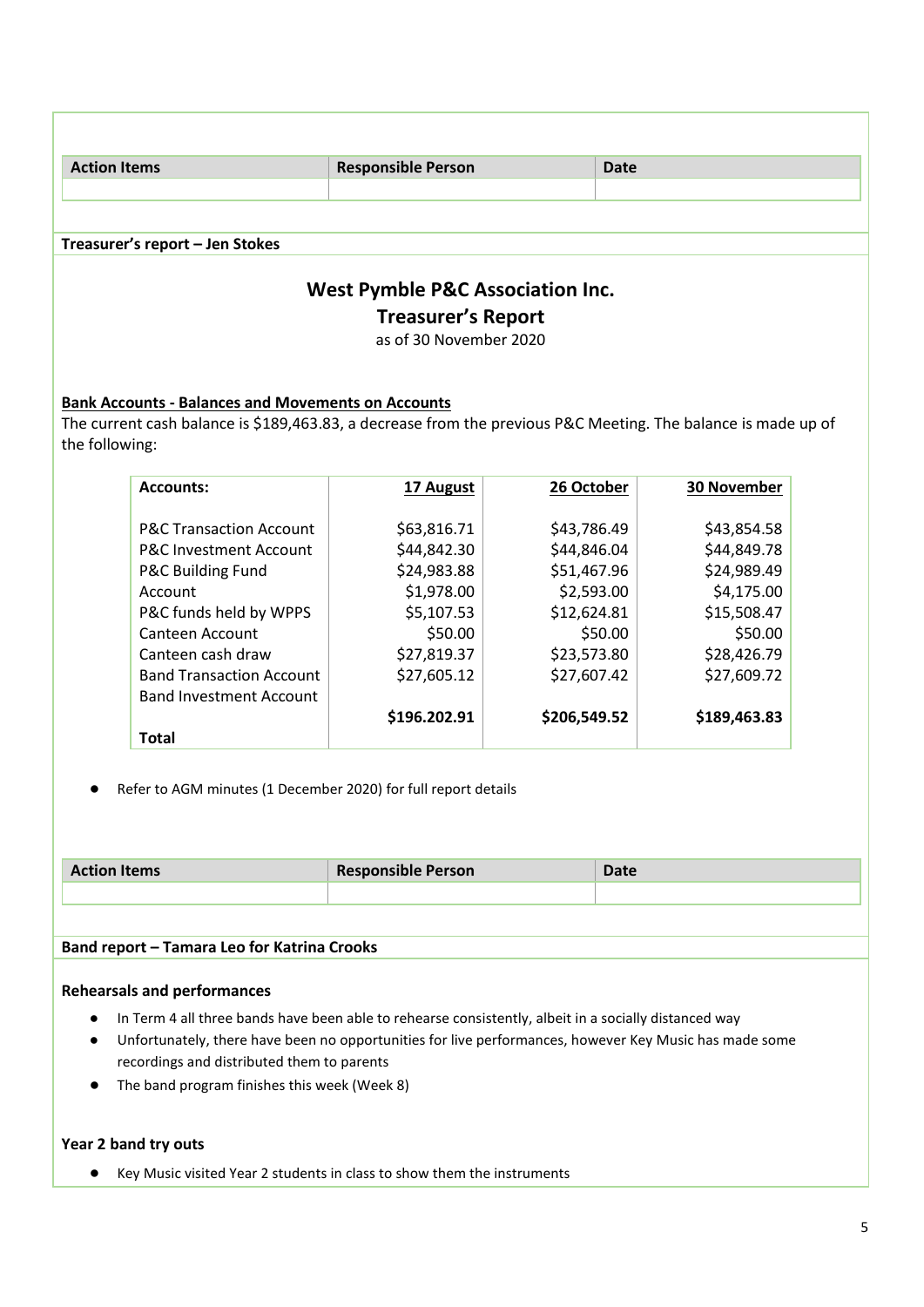● Online enrolments are being collected for next year's Training Band

#### **Instruments**

- Hire instruments are being collected this week (Week 8) and will be sent for their annual servicing by Key Music over the holidays
- Alison Edler has done a fantastic job in inventorying the instrument set and identifying where further purchases and write offs are required
- The process of collecting the instruments and allocating them early next year should be streamlined

#### **Accounts**

- The accounts for the year are close to be finalised with a few family payments outstanding
- Fees were re-set during the year at a level to cover the reduced costs only and a small end of year surplus is anticipated
- Thanks go to Jocelyn Girard, band treasurer, for dealing so efficiently with the financial complications of the year, and all the extra administration required in handling refunds and collecting several fee instalments

#### **Band committee**

- Most of the key positions on the band committee next year are filled, with most of members continuing:
	- o Band program convenor: Katrina Crooks
	- o Treasurer: Jocelyn Girard
	- o Secretary: Sophie le Page
	- o Instrument Coordinator: Alison Edler
- The band coordinators positions are being finalised and should be confirmed by the end of the year

#### **End of year message**

- Many thanks to all the band committee who have worked together as a team to overcome the challenges of this year, and to Haydn Smith and Eloise Perez-Mansil, our band captains who unfortunately have had less opportunities in the role this year than most but were very worthy band captains
- Also, acknowledgement must go to Matt Dalziel and his team at Key Music who, despite massive disruption to their business, have quickly adapted and taken every opportunity to continue our children's musical education during the year, while also handling the financial side of things in a way which has allowed us to maintain our finances in a good position
- We are hoping for a return to some more 'normality' next year
- The band camp is booked at Crusaders for May 2021 and we will have to see what comes of the other usual opportunities for performances

| <b>Action Items</b> | <b>Responsible Person</b> | <b>Date</b> |
|---------------------|---------------------------|-------------|
|                     |                           |             |
|                     |                           |             |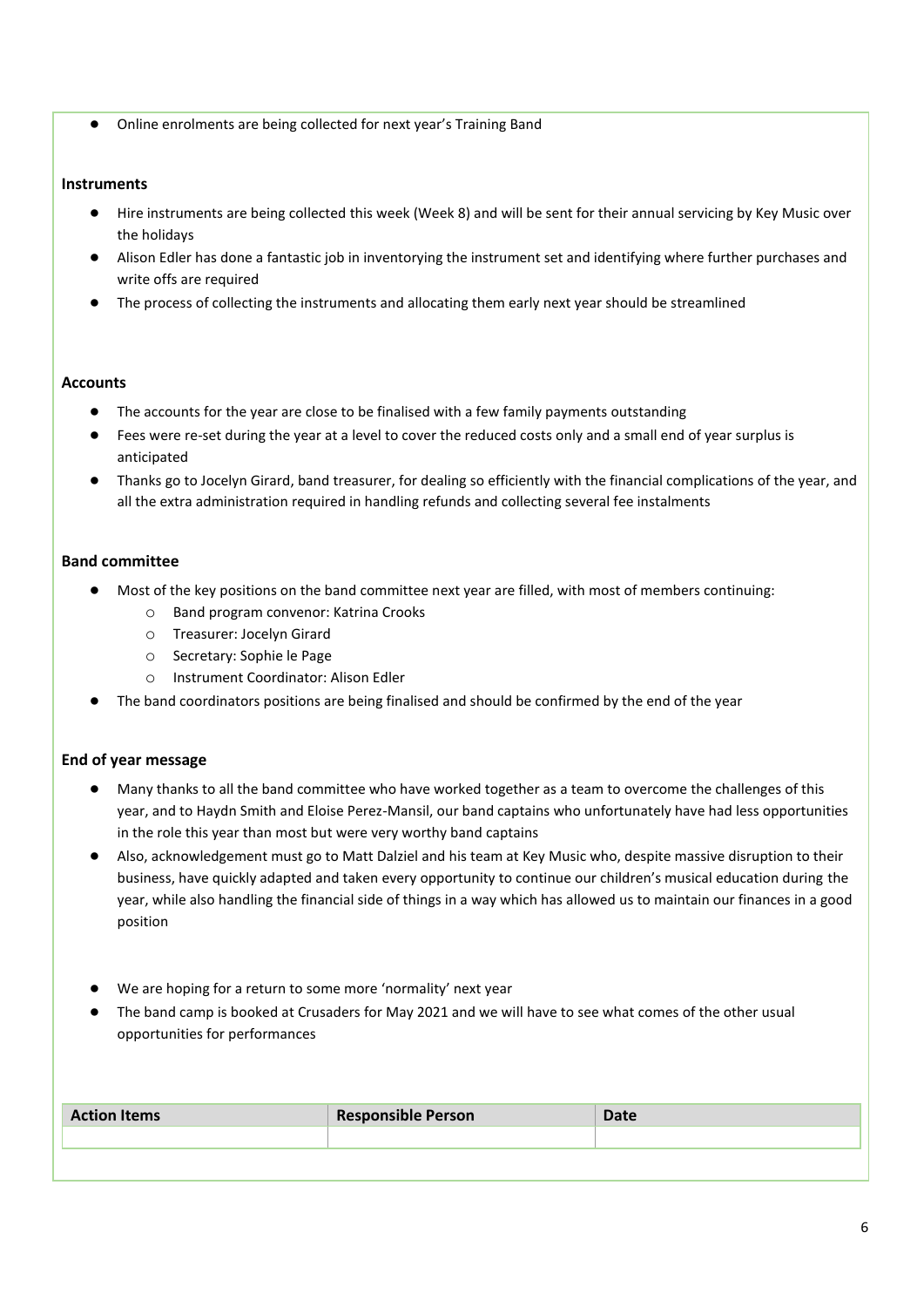#### **Canteen report – Vanessa Thompson for Wendela Flokstra-Mesker**

#### **End of year message**

- Despite the Canteen being closed 24 March to 28 May due to COVID-19, it has been a good year with a record amount of lunch orders and many happy customers
- Thank you to the outgoing P&C for their ongoing support and cooperation
- A huge thank you to Nada and Paula; they have been a big asset to the success of the Canteen this year and it would not have been possible without them
- Welcome to the incoming P&C, we look forward to working with you
- Wishing everyone a lovely Christmas and an awesome summer break. Stay safe!

#### **Orders**

- The last day for online lunch orders will be Thursday, 10 December
- The End of Term 4 Sausage Sizzle will be held on Friday, 11 December
- Thank you to the teachers for supervising the handout of the drinks at lunchtime; issues with missing Chill J drinks have stopped

#### **Canteen cleaning**

- Wendela and Nada will clean the canteen on Tuesday, 15 December, 8:00 am to 12:00 pm
- The P&C agree to paying an additional 8 hours of wages for this cleaning to take place
- OOSC usage of the canteen will be affected once the clean is complete
- Arrangements will be discussed offline

#### **Term 1 2021**

- The canteen will be closed on the first day back for students, Friday, 29 January 2021
- This will prevent wastage of fresh produce for one day of operation
- The first canteen day will be Thursday, 4 February 2021

#### **Swimming Carnival**

- The canteen will prepare lunch orders for the Swimming Carnival on Tuesday, 2 February 2021
- Two menu options will be offered to both carnival attendees and students remaining at school
- Volunteers will be arranged to prepare and deliver food

| <b>Action Items</b> | <b>Responsible Person</b> | Date |
|---------------------|---------------------------|------|
|                     |                           |      |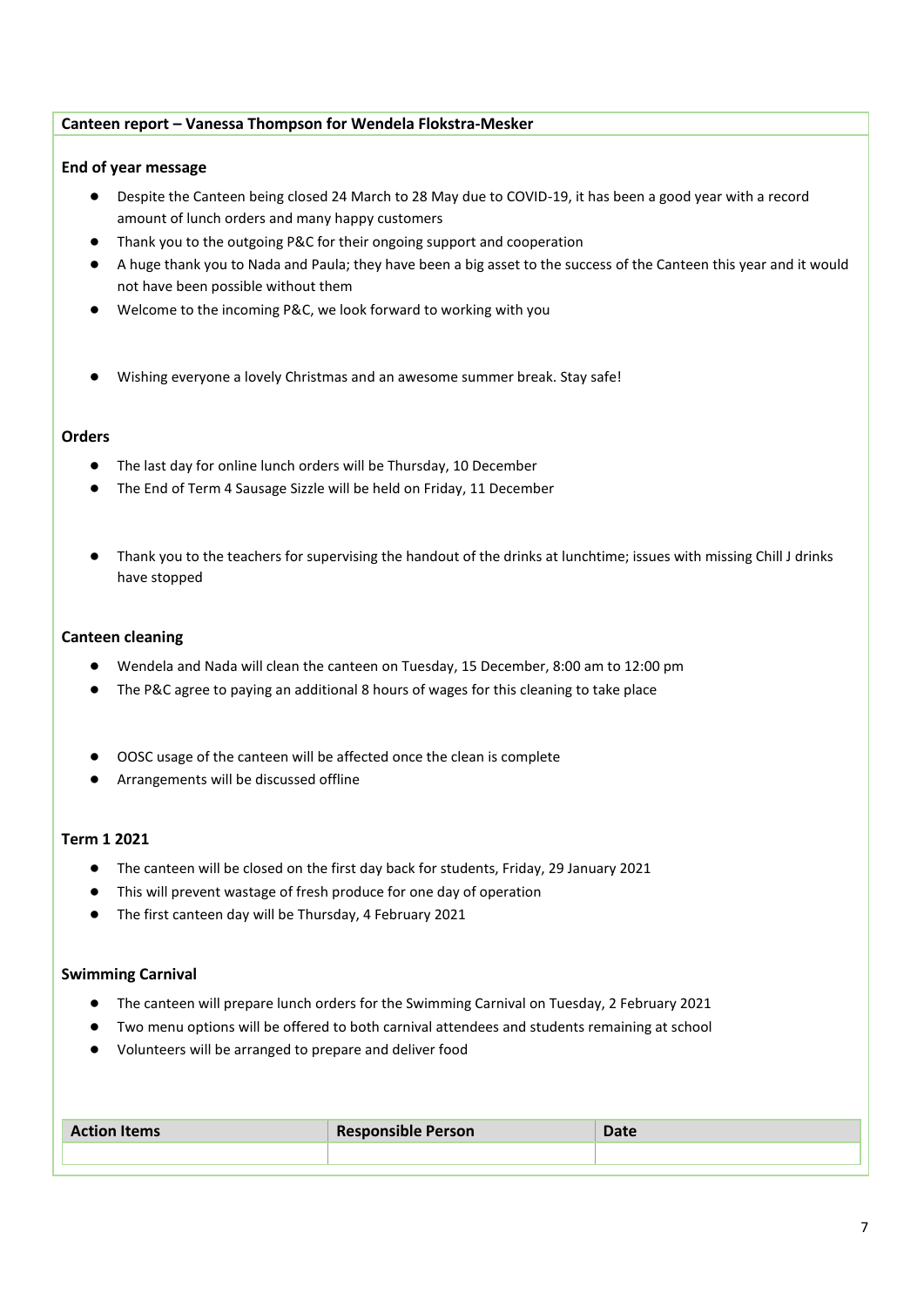#### **OOSC report – Jacqui Clark**

#### **P&C Executive team**

- Congratulations to the outgoing team for all their hard work
- OOSC have enjoyed a collaborative relationship with the P&C over the last two years
- They look forward to continuing an open and transparent relationship with the new team

#### **Enrolments**

- For the first time in many years there is no waitlist for 2021
- Casual spots are available

#### **Christmas party**

- The students will enjoy a party this Friday, 4 December after school
- Due to COVID-19 restrictions parents won't be attending this year

#### **Chicken coop upgrade**

- OOSC is happy to support the schools request for funding to improve the chicken coop
- At the last OOSC meeting it was agreed that \$2000 would be contributed to match the school contribution

#### **Infrastructure grant**

● The upgraded equipment and shed is being enjoyed by everyone

#### **Kiss and Drop zone**

● The new line markings and signage is good news as OOSC staff have had many concerns about behaviour observed in the Kiss and Drop zone

| <b>Action Items</b> | <b>Responsible Person</b> | <b>Date</b> |
|---------------------|---------------------------|-------------|
|                     |                           |             |

#### **Fundraising report – Lisa Corrigan**

#### **P&C Events Calendar 2021**

- A draft is ready for the new executive team to finalise with the school in 2021
- Many events are marked as TBC due to all the uncertainty with COVID-19
- The incoming team will finalise the calendar with the school

#### **Event summary**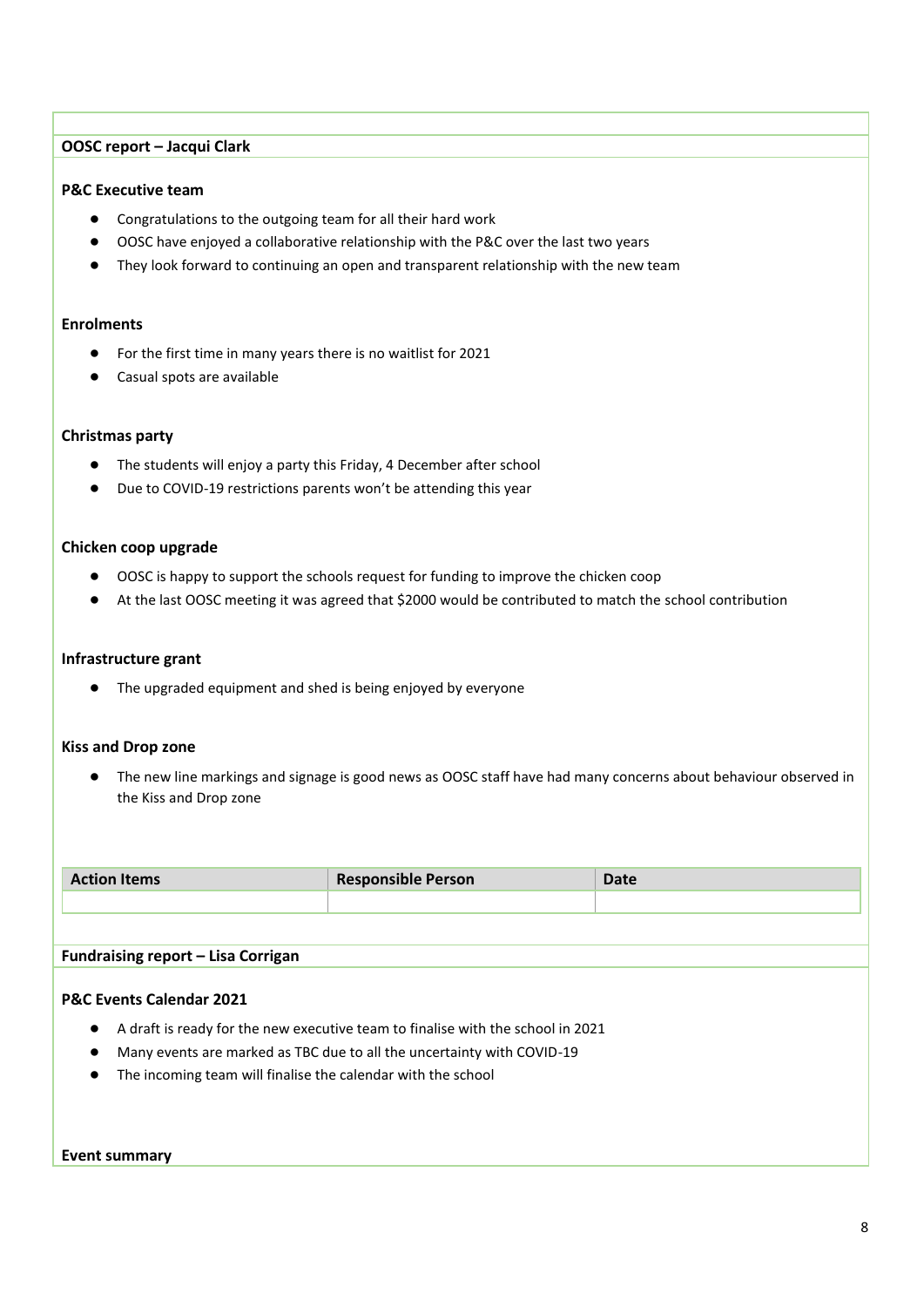- World Teachers' Day Friday, 30 October 2020
	- o Due to COVID-19 restrictions we couldn't have the normal parent contributions this year
	- o Some treats were ordered from local business Bricklane Espresso to celebrate the wonderful WPPS teachers
- Taste of Kinder (pre-loved uniform stall) Tuesday, 17 November 2020 (Session 2)
	- o The stall was able to run offsite and give new parents an opportunity to purchase pre-loved uniforms
	- o Over \$550 was raised

#### **Upcoming events (COVID-19 dependant):**

- Pre-loved Uniform Stall Saturday, 30 January 2021
- Tea and Tissues Wednesday, 3 February 2021

| <b>Action Items</b> | <b>Responsible Person</b> | ™ate |
|---------------------|---------------------------|------|
|                     |                           |      |

#### **Grant committee report – Natasha Hollerbach**

#### **Community Building Partnership 2020**

- The application to State MP, Alister Henskens' office for Solar My School funding was not successful
- This is not a surprise as we were awarded the grant in 2019 for playground upgrades
- The funds to complete the project will now be provided by the school and P&C as agreed earlier in the year

#### **Local Schools Community Fund 2019**

- The playground upgrade (extension of wood equipment) has been completed
- Partial funds were awarded by Federal MP, Paul Fletcher's office and the closing report is now being finalised

#### **End of year message**

- This has been another very successful grant year
- Thank you for all the support Bronwyn, the school and all grant contacts have provided over the last few years
- It's time for a new team to continue with Alison in a supportive role
- The lead role will need to be filled for the new year

| <b>Action Items</b>                               | <b>Responsible Person</b> | <b>Date</b> |
|---------------------------------------------------|---------------------------|-------------|
|                                                   |                           |             |
|                                                   |                           |             |
| Band & choir captain honour board - Kirsten Smith |                           |             |
|                                                   |                           |             |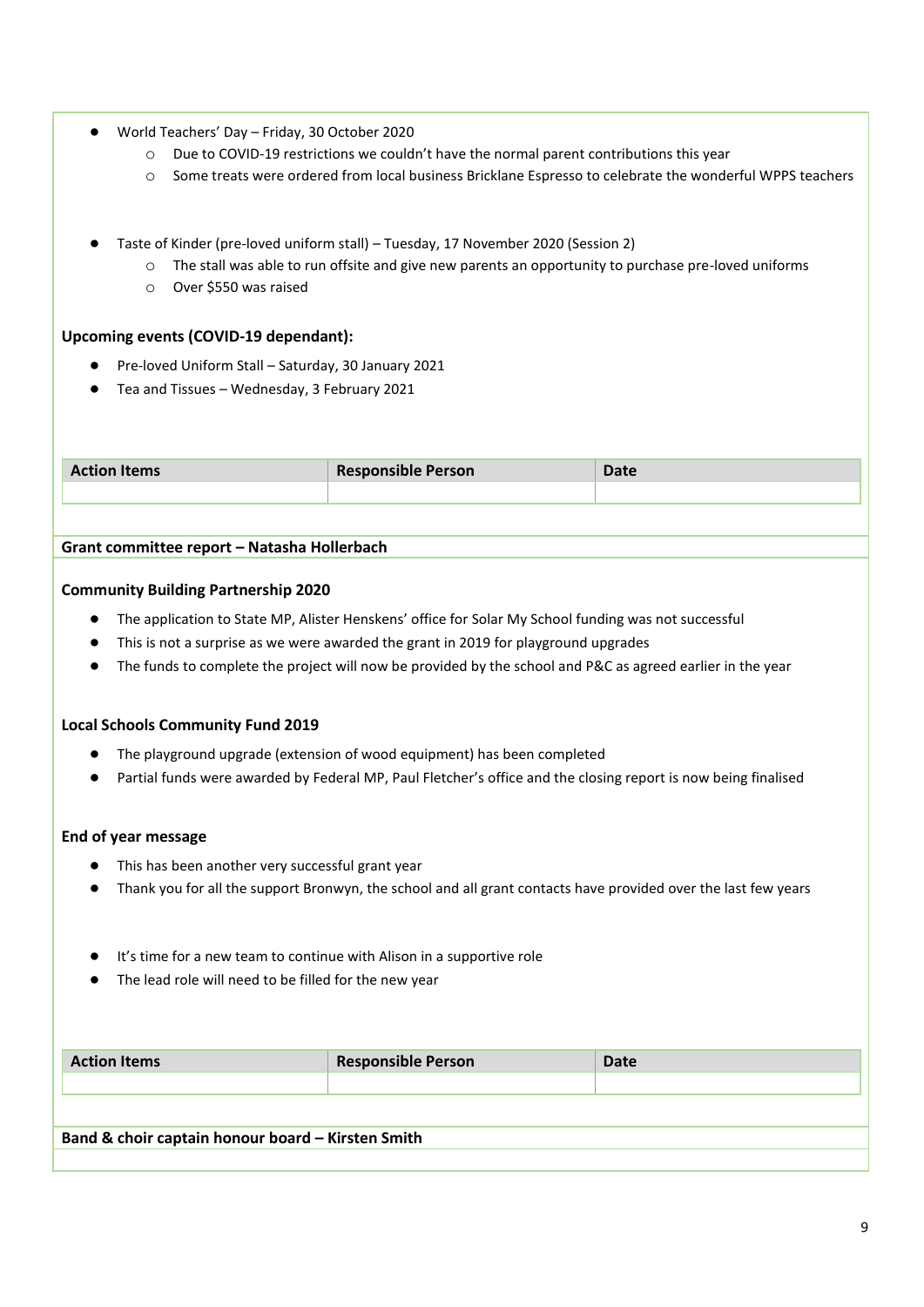- Band captains, Haydn Smith and Eloise Perez-Mansil are putting together a petition to have an honour board for band and choir captains
- An honour board is lacking in the school for this group however these captains have as big a role in leadership activities as other captains and are often called upon by teachers
- This item will be raised next year for funding to be considered by the school/P&C

| <b>Action Items</b>              | <b>Responsible Person</b> | Date         |
|----------------------------------|---------------------------|--------------|
| Follow up band and choir captain | P&C executive team        | Term 1, 2021 |
| honour board funding request     |                           |              |

#### **End of year teacher gift policy – Alison Bruscino**

- The Department of Education has updated its Code of Conduct regarding teacher gifts
- Group/class gifts over \$50 need to be declared to the school, added to the gift register, and approved
- Gifts over \$50 per family could cause problems
- Gifts under \$50 per family are not a problem so long as every student has signed a card
- This card is copied and kept with the register for the appropriate length of time

| <b>Action Items</b> | <b>Responsible Person</b> | Date |
|---------------------|---------------------------|------|
|                     |                           |      |

#### **General business**

#### **2021 General meetings – Vanessa Thompson**

- Scheduled for Week 3 and Week 8 of each term, Monday 7:30pm
- The new executive team can decide if meeting times will change and whether they are held virtually or face to face

#### **Pre-loved uniform donations – Vanessa Thompson**

- Families are requesting instructions on donating uniforms no longer required
- Bronwyn will investigate options and provide further instruction
- Thank you to Paula Stokoe for taking home the lost property items, washing and returning them

| <b>Action Items</b>                                                 | <b>Responsible Person</b> | Date |
|---------------------------------------------------------------------|---------------------------|------|
| Provide instruction on pre-loved<br>uniform donations to the school | Bronwyn Wilson            | ASAP |

#### **Close & next meeting**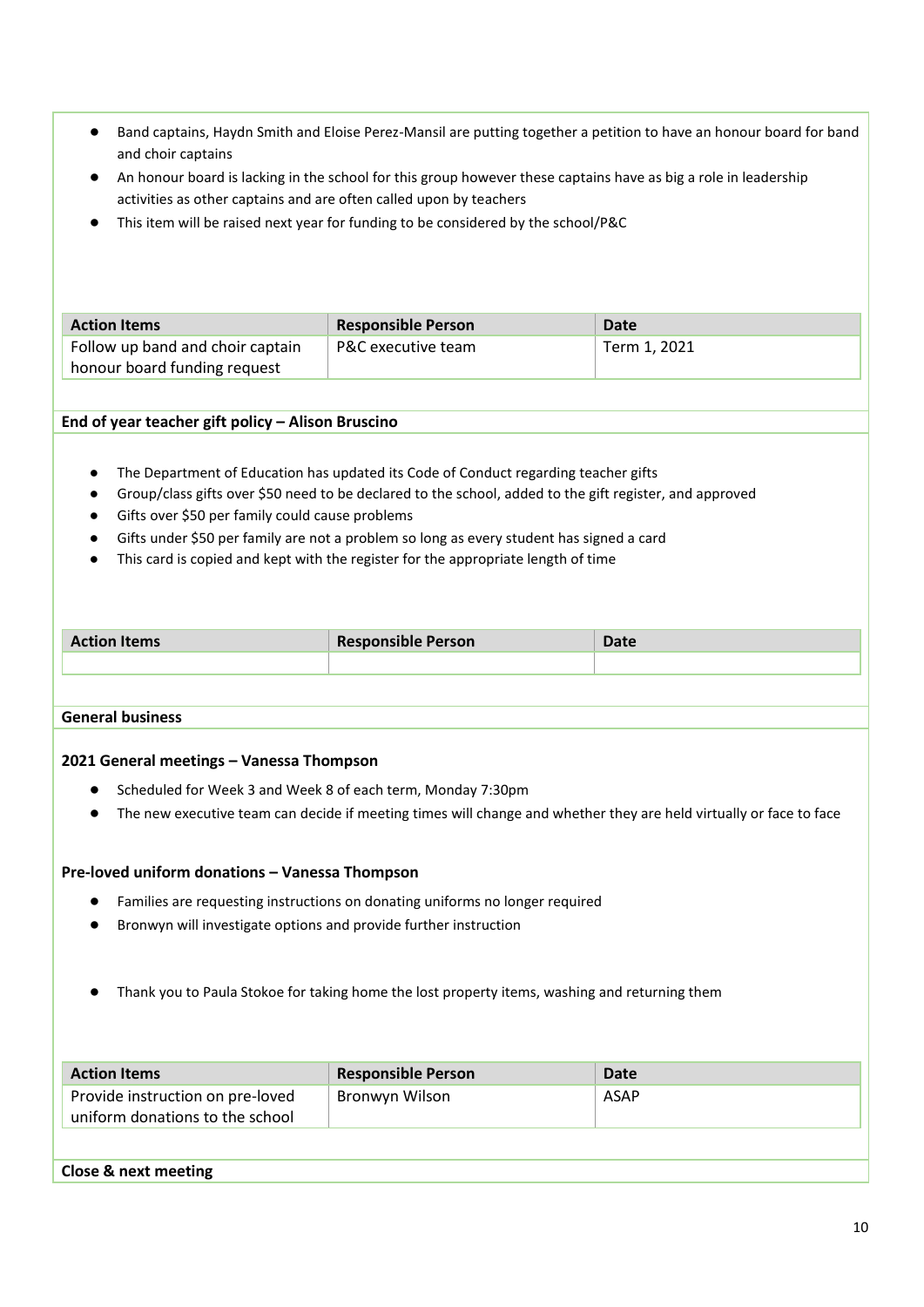Meeting closed at 8:53 pm

Next General Meeting – Monday 8 February 2021, 7:30pm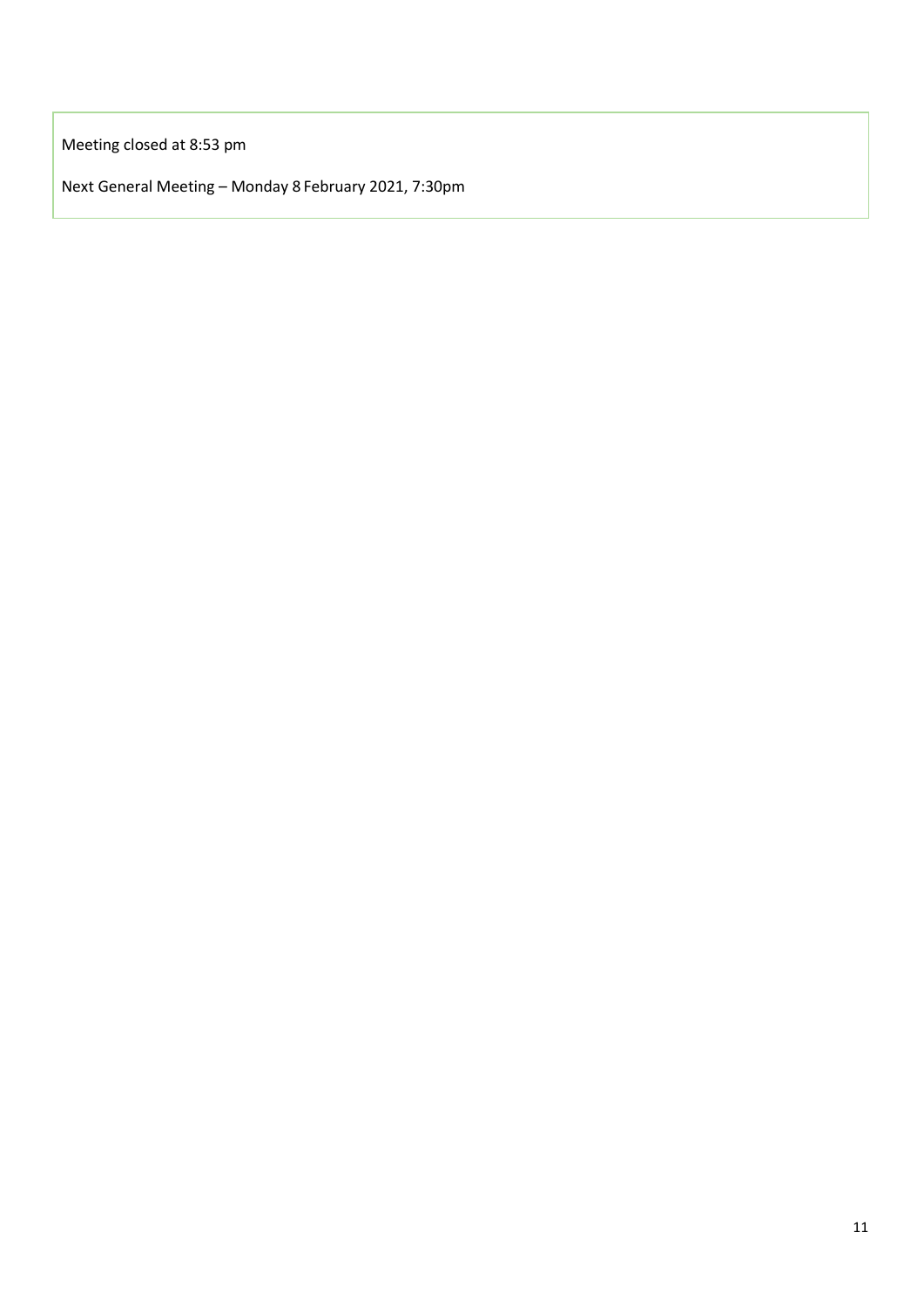## **P&C GENERAL MEETING – ACTION ITEMS CONSUMPTED 16 CONSUMPTED 16 DECEMBER 2020**

|                                    | <b>Action Item</b>                                                                                 | <b>Responsible Person</b>           | <b>Status</b>                                                                                                                                                                                                                                                                                                                        |
|------------------------------------|----------------------------------------------------------------------------------------------------|-------------------------------------|--------------------------------------------------------------------------------------------------------------------------------------------------------------------------------------------------------------------------------------------------------------------------------------------------------------------------------------|
| 01 December 2020                   |                                                                                                    |                                     |                                                                                                                                                                                                                                                                                                                                      |
| <b>Band &amp; choir captain</b>    | Follow up band and choir captain                                                                   | P&C executive team                  | <b>OUTSTANDING</b>                                                                                                                                                                                                                                                                                                                   |
| honour board                       | honour board funding request                                                                       |                                     | To follow up in Term 1 2021                                                                                                                                                                                                                                                                                                          |
| <b>Pre-loved uniform</b>           | Provide instruction on pre-loved                                                                   | <b>Bronwyn Wilson</b>               | <b>OUTSTANDING</b>                                                                                                                                                                                                                                                                                                                   |
| donations                          | uniform donations to the school                                                                    |                                     |                                                                                                                                                                                                                                                                                                                                      |
| <b>26 October 2020</b>             |                                                                                                    |                                     |                                                                                                                                                                                                                                                                                                                                      |
| <b>Principal's report</b>          | Explore options for new and pre-<br>loved uniform sales at Taste of<br>Kinder Orientation sessions | Bronwyn Wilson/ Vanessa<br>Thompson | COMPLETED                                                                                                                                                                                                                                                                                                                            |
|                                    | Investigate QR code sign in<br>option for external visitors to<br>school                           | <b>Tim Simpson</b>                  | <b>IN PROGRESS</b><br>$01/12/2020 -$ Dept. Education<br>developing QR code for use in<br>schools                                                                                                                                                                                                                                     |
| Canteen report                     | Request teachers to increase<br>supervision of canteen order<br>distribution in class              | Bronwyn Wilson                      | <b>COMPLETED</b>                                                                                                                                                                                                                                                                                                                     |
|                                    | Check School24 messaging<br>around lunch and recess ordering                                       | Wendela Flokstra-Mesker             | <b>COMPLETED</b>                                                                                                                                                                                                                                                                                                                     |
| <b>Grant committee report</b>      | Arrange transfer of grants funds<br>to school account                                              | Jen Stokes                          | COMPLETED                                                                                                                                                                                                                                                                                                                            |
| <b>Colour Run fundraising</b>      | Provide information about the<br>fundraising methodology used                                      | <b>Bronwyn Wilson</b>               | <b>COMPLETED</b><br>$28/10/2020 -$ Szapp update<br>06/11/2020 - newsletter                                                                                                                                                                                                                                                           |
|                                    | Provide transparency on the<br>funding split between charities<br>and school                       | Bronwyn Wilson                      | COMPLETED<br>$28/10/2020 -$ Szapp update<br>06/11/2020 - newsletter                                                                                                                                                                                                                                                                  |
|                                    |                                                                                                    |                                     |                                                                                                                                                                                                                                                                                                                                      |
| <b>17 August 2020</b>              |                                                                                                    |                                     |                                                                                                                                                                                                                                                                                                                                      |
| <b>Kiss and Drop</b>               | Contact council and RMS<br>regarding Kiss and Drop safety<br>improvements                          | Tamara Leo                          | <b>IN PROGRESS</b><br>16/09/2020 - contacted council<br>$21/10/2020$ – feedback<br>provided by council after 2 site<br>visits; further recommendations<br>to follow<br>$01/12/2020$ – new line<br>markings and signage installed<br>Thu 26/11/2020; banner for<br>fence still required, preferably<br>by Term 1 2021                 |
| 15 June 2020                       |                                                                                                    |                                     |                                                                                                                                                                                                                                                                                                                                      |
| Principal's report                 | Organise a Tea and Tissues 2021<br>host                                                            | <b>P&amp;C Executive</b>            | <b>COMPLETED</b><br>17/08/2020 – checking with<br>current Kindergarten families<br>however event may not go<br>ahead due to COVID-19<br>$26/10/2020$ - this offsite event<br>may be able to go head<br>depending on NSW COVID-19<br>restrictions<br>$01/12/2020 -$ COVID-19<br>restrictions have eased; a host<br>has been organised |
| 17 February 2020<br>Canteen report | Arrange survey for changes to                                                                      | Vanessa Thompson                    | <b>CLOSED</b>                                                                                                                                                                                                                                                                                                                        |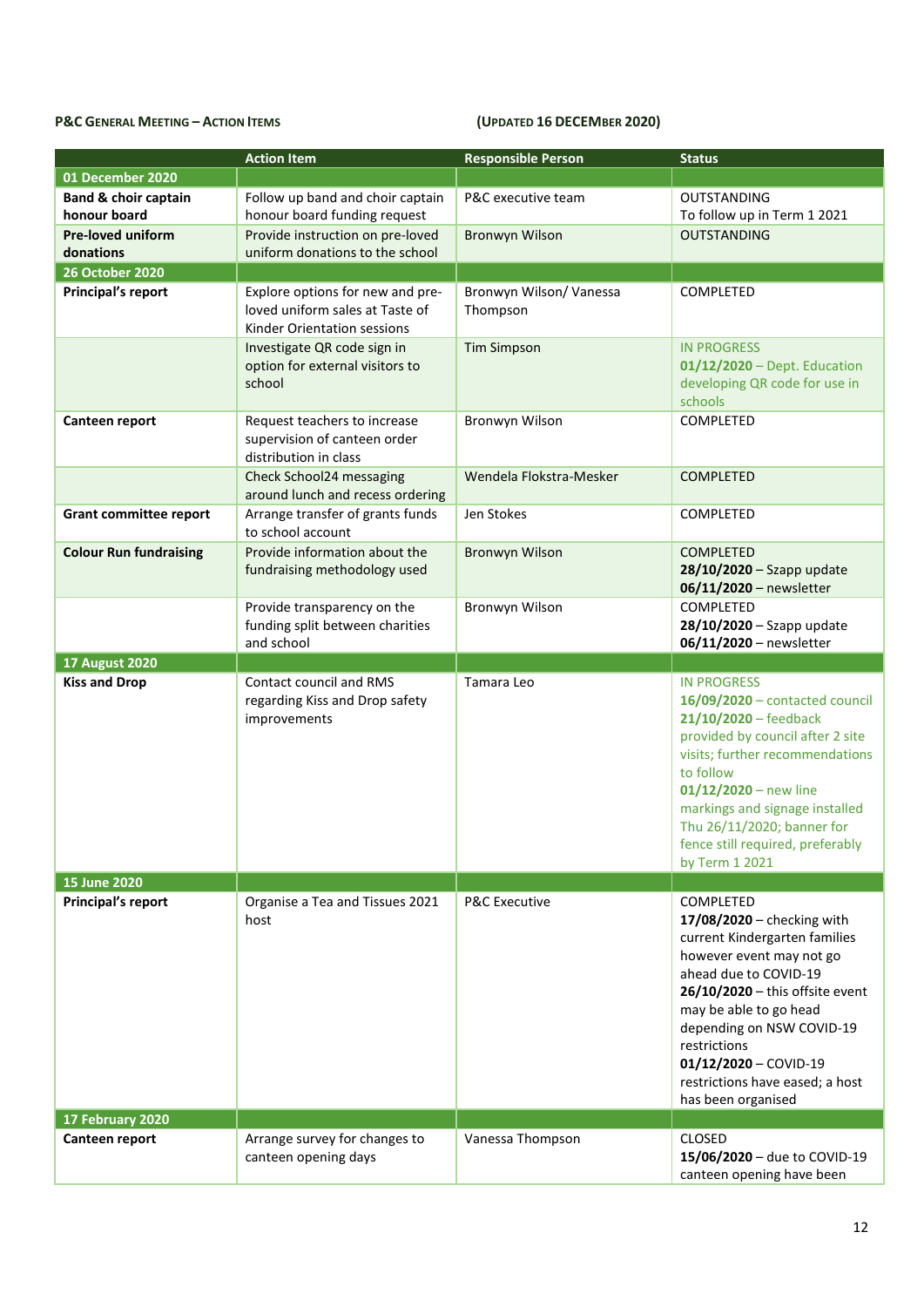|                                       |                                                                      |                                                | modified and will be reviewed<br>in Term 3<br>17/08/2020 - remains on hold<br>in Term 3 due to COVID-19<br>01/12/2020 – item to be<br>considered for 2021                                                                                                                                                                                                                                                                         |
|---------------------------------------|----------------------------------------------------------------------|------------------------------------------------|-----------------------------------------------------------------------------------------------------------------------------------------------------------------------------------------------------------------------------------------------------------------------------------------------------------------------------------------------------------------------------------------------------------------------------------|
|                                       | Arrange H&S course for Nada                                          | Wendela Flokstra-Mesker                        | <b>IN PROGRESS</b><br>15/06/2020 - due to COVID-19<br>only online courses are available<br>and a face-to-face is preferred<br>$01/12/2020$ – course still<br>required and will be followed up<br>in 2021                                                                                                                                                                                                                          |
|                                       | Investigate esky options for milk<br>deliveries                      | Wendela Flokstra-Mesker                        | <b>CLOSED</b><br>15/06/2020 - due to COVID-19<br>and winter temperatures there<br>is no immediate need<br>$01/12/2020 -$ item to be<br>considered for 2021                                                                                                                                                                                                                                                                        |
| 2 December 2019<br><b>OOSC</b> report | Invite OOSC staff to the next<br>school WHS meeting                  | Bronwyn Wilson                                 | <b>CLOSED</b><br>$17/02/2020$ – an invite will be<br>sent to the Term 1 meeting held<br>towards the end of term<br>15/06/2020 - due to COVID-19<br>meetings were on hold<br>17/08/2020 - remains on hold<br>in Term 3 due to COVID-19<br>$01/12/2020 -$ item to be<br>considered for 2021                                                                                                                                         |
| <b>5 August 2019</b>                  |                                                                      |                                                |                                                                                                                                                                                                                                                                                                                                                                                                                                   |
| Canteen report                        | Explore option to use Year 6<br>students for 'sauce station'         | Wendela Flokstra-Mesker                        | <b>CLOSED</b><br>09/09/2019 - will move<br>investigation to Term 4<br>02/12/2019 - will investigate in<br>2020<br>$17/08/2020 -$ on hold due to<br>COVID-19<br>$01/12/2020 -$ item to be<br>considered for 2021                                                                                                                                                                                                                   |
|                                       | Review use of plastic spoons and<br>forks, respond to student letter | Wendela Flokstra-Mesker/<br><b>Emma Smales</b> | <b>CLOSED</b><br>$09/09/2019$ – positive feedback<br>for students to supply their own<br>cutlery, continue review in Term<br>4<br>28/10/2019 - trial of BYO<br>cutlery to be rolled out mid<br>Term 4<br>02/12/2019 - cutlery trial<br>delayed to 2020<br>17/02/2020 - students will be<br>encouraged to bring their own<br>cutlery via School24, sustainable<br>options are still being explored<br>15/06/2020 - due to COVID-19 |